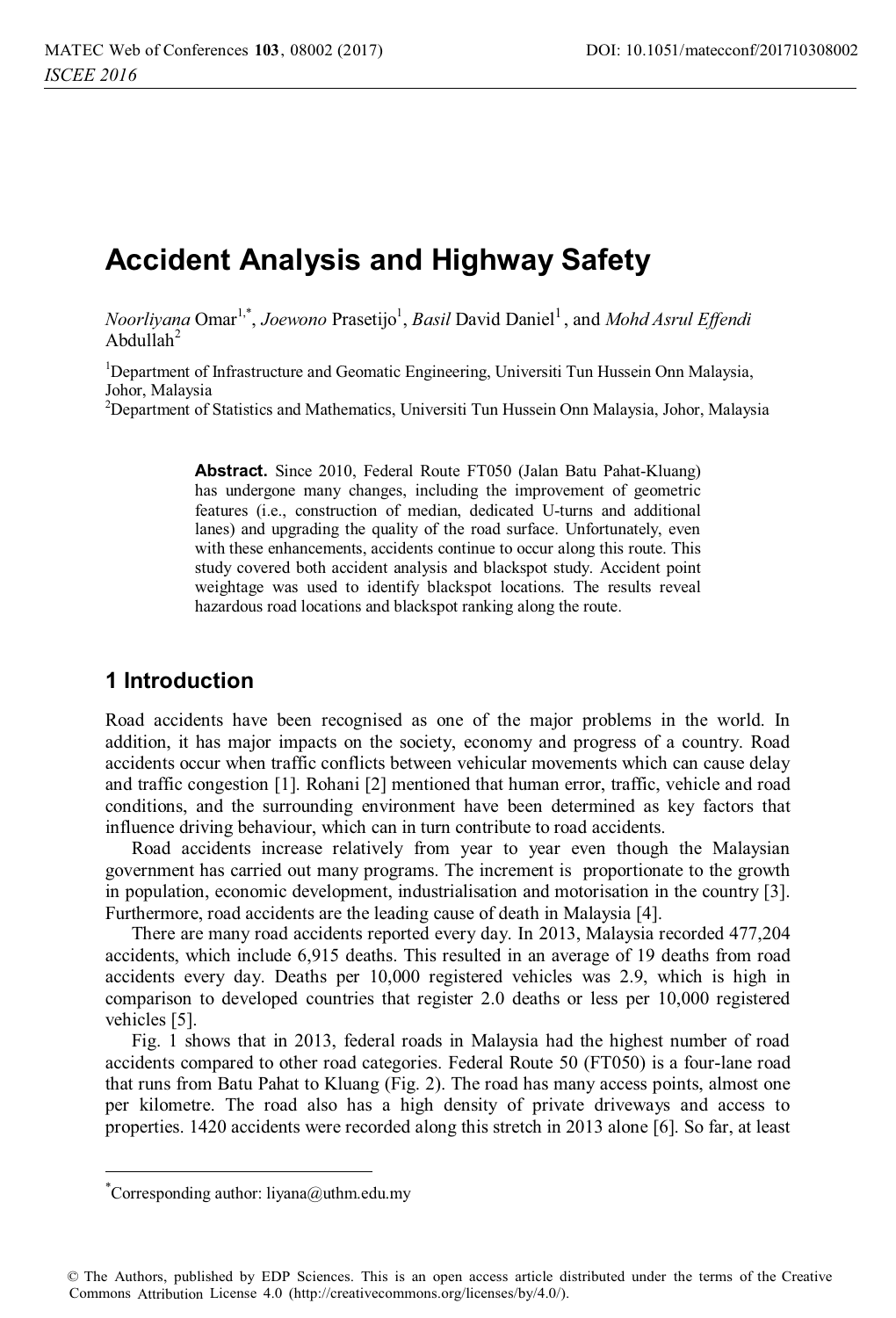five studies have been conducted along this road [6][7][8][9][10]. Seven locations at FT050 were identified as accident blackspots, which are KM posts 2, 4, 7, 23, 48, 57 and 58 [5]. The accident rate at this road is among the highest compared to other federal roads in the area.



**Fig. 1.**Accidents based on road types in 2013 [5].



**Fig. 2.**Study location at Federal Route FT05.

In order to achieve a "developed country" status, Malaysia needs to minimise road accidents and increase the safety level for road users. The Malaysian Institute of Road Safety (MIROS) was established in order to monitor and enhance road safety in Malaysia. It acts as the main organiser in developing young minds and educating people about road safety. In addition, the institute, through their advanced Research and Development unit, focuses on how to minimise road accidents through road standards and design.

The location of this study is along Federal Route 50 (FT050), one of the black spot areas in Johor [11]. Based on the road accident statistics, the accidents involved cars, lorries, bicycles, pedestrians and mostly motorcyclists [8].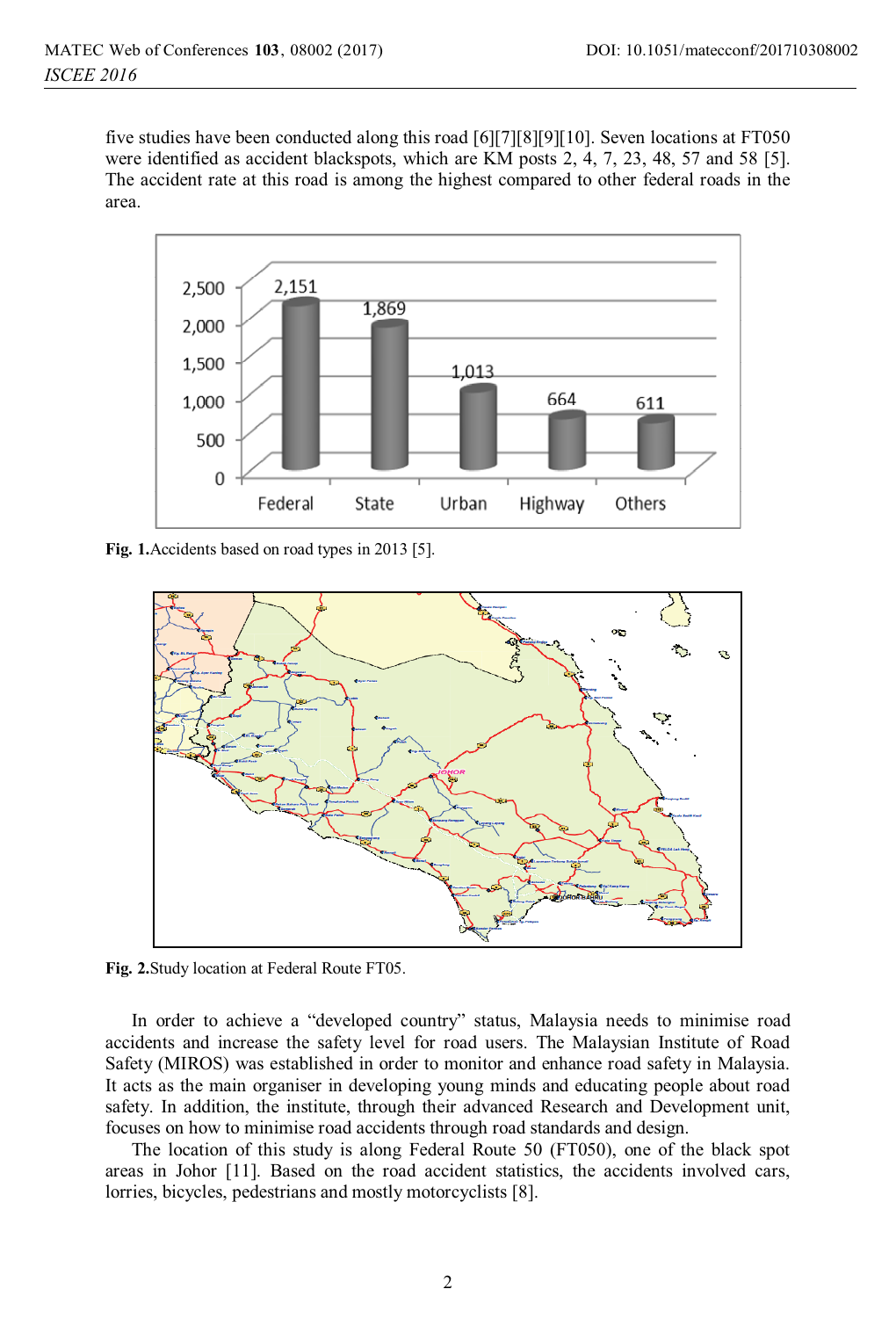# **2 Aims**

The aim of this study is to analyse the accident data in order to identify blackspots along Federal Route 50.

# **3 Method**

The methodology adopted for this study involves identification of the study area, accident data collection from the police station and blackspot identification.

#### **3.1 Data collection**

Accident data was collected from PDRM covering all police recorded accidents. The data included; number of fatalities, number of seriousness of the injuries (i.e., serious and slight injury) and number of accidents that did not involve any injury. A five-year accident period was used, starting from 2010 until 2014.

#### **3.2 Analysis of accident data**

The raw data were collected from PDRM as mentioned in section 3.1 and analyzed to determine the accident pattern at the studied area. The analysis consist of accidents severities by year, accidents by section and black spot location.

#### **3.3 Blackspot identification**

An accident blackspot refers to a section of a road regarded as a high-risk location for vehicle crashes. Identification of accident blackspots was carried out using the accident point weightage method.

The accident point weightage formula was used to determine the ranking of accidents for every kilometre. Each accident severity level has its own weightage. For accidents involving fatalities, the numbers need to be multiplied by 6.0. For serious injury, slight injury and not involving any injury, the numbers need to be multiplied by 3.0, 0.8 and 0.2, respectively [12]. The equation for the above mentioned method is shown in Equation (1).

$$
APW = X1(6.0) + X2(3.0) + X3(0.8) + X4(0.2)
$$
 (1)

where,  $X_1$  = Number of fatalities,  $X_2$  = Number of serious injuries,  $X_3$  = Number of slight injuries, and  $X_4$  = Number of damages only

### **4 Results and analysis**

This study was designed to analyse accident data and identify accident blackspot. The following sections report the results of this study.

#### **4.1 Accident severity by year**

Data on accident severity was analysed from year 2010-2014. The results can be seen in Fig. 3.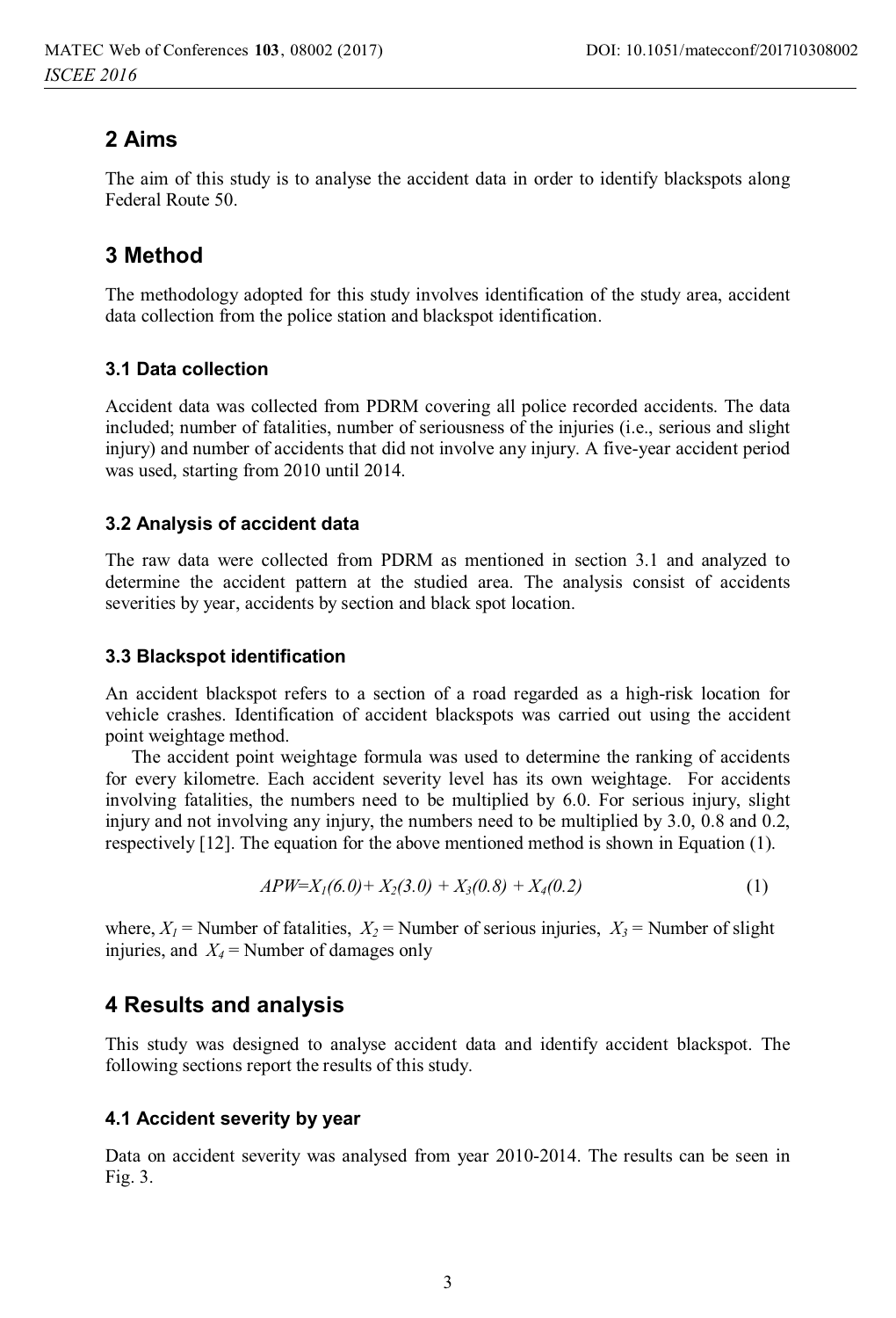

**Fig. 3.**Accident severity from 2010 – 2014.

As observed from Figure 3, the accidents increased from 2010 to 2011. From only 1186 accidents in 2010, the number increased to 1305 in 2011. In 2012, there was a slight decrease in the number of total accidents. This is because of the upgrading process of this road which causes drivers to decrease their speed along the work zone. However, the total number of accidents increased from 1136 to 1633 from 2012 to 2013. This may be due to a sharp increase in total vehicle registration as reported by the Road Transportation Department (2015) [13]. In 2014, the number of accidents decreased to 1470. The highest number of recorded accidents between 2010 and 2014 occurred in the year 2013, where a total of 1633 accidents were recorded.

#### **4.2 Accidents by section**

From the accident severity data by year, this study focused on the highest number of accidents based on section location. The results can be seen in Fig. 4.



**Fig. 4.**Total Number of Accidents by Section in 2013.

The highest numbers of accidents was recorded in 2013 at KM 8 (Fig. 4). Land use and vertical alignment are amongst the factors that contribute to this figure. Along this section, there are several buildings such as Pejabat Kaji Cuaca, Maktab Perguruan Tun Hussein Onn and Kolej Vokasional Batu Pahat. The type and functions of buildings along the road have a considerable influence on accident risk [14].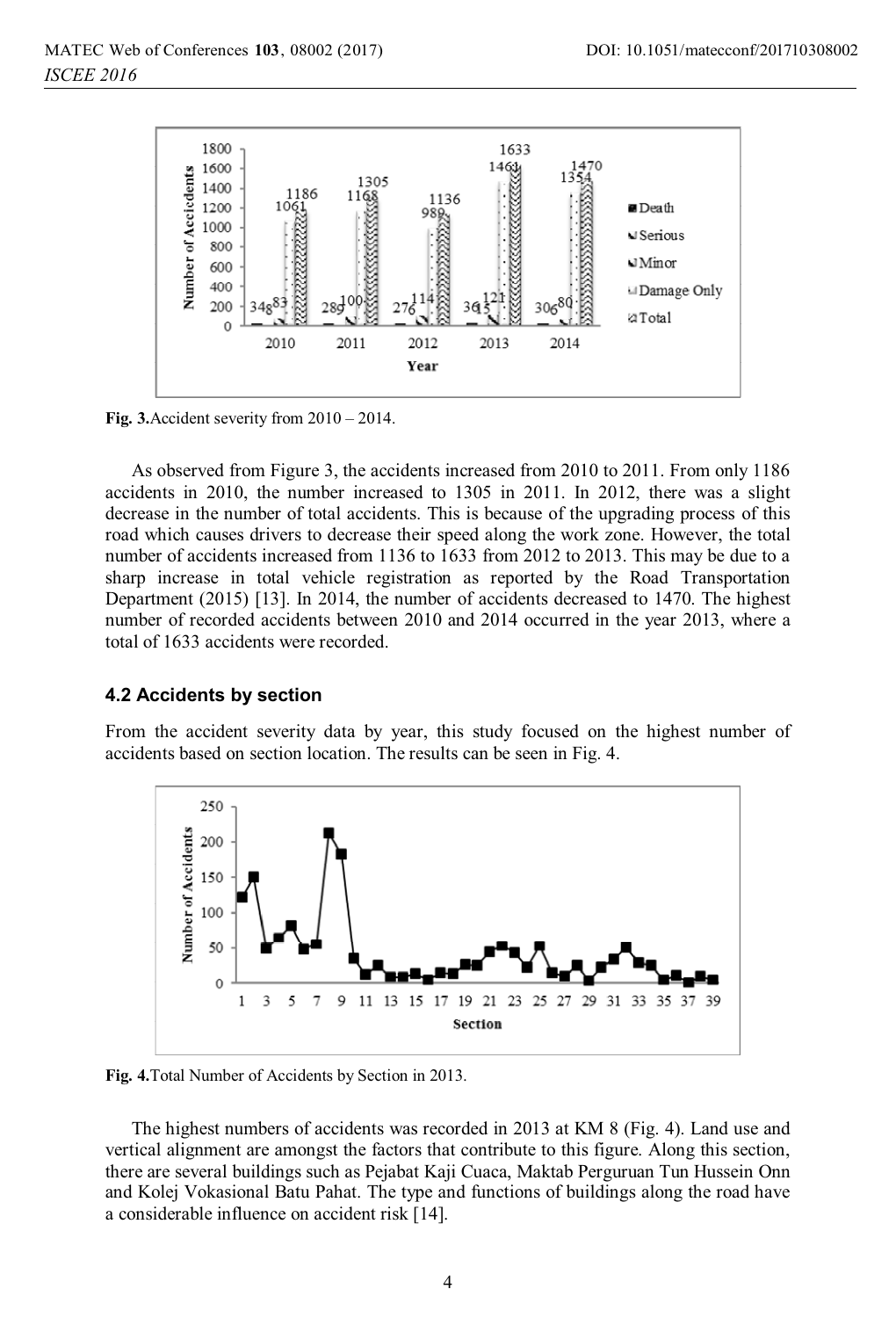The highest number of fatalities occurred in 2010 at KM 10. The high number of fatalities was contributed by two factors, which are land use [14] and road alignment. At this location, there are a number of factories. Furthermore, traffic conflict occurred due to the presence of many access points and road alignment [15].

The highest number of serious accidents occurred in 2013 at KM 9. Since this section is near Pejabat Kaji Cuaca, Maktab Perguruan Tun Hussein Onn and Kolej Vokasional Batu Pahat, the contributing factors to the high accident rate are land use and type of terrain. As mentioned before, type and functions of building along the road has a considerable influence on the accident risk [14].

The highest number of minor accidents was recorded in 2012 at KM 32. The main factor that caused minor accidents is land use. At this location, there are shop lots along the road. More traffic conflict occurred due to the presence of many access points [15].

The highest "damage only" accidents were recorded in 2014 at KM 1. The main factors that caused minor accidents are land use and road alignment (roundabout). At this location, there are roundabouts and shop lots along the road. More traffic conflict occurred due to the presence of many access points and roundabouts [15]. Traffic conflict is "an observable situation in which two or more road users approach each other in space and time for such an extent that there is a risk of collision if their movement remain unchanged" [16].

#### **4.3 Black spot**

Black Spot is the simplest way of ranking sites and it is recommended to be used in Malaysia [7]. All that is needed to be done is to shortlist the ranking of the accident blackspot area. From the analysis, the ranking shows that the highest Accident Point Weightage value from each section analysis of the traffic accident record by PDRM.

Fig. 5 shows the top ten accident ranking from 2010 to 2014. In 2010 and 2011, Sharp/ROXY factory was placed in the first ranking. As mentioned previously, any accident which occurred along the road was due to land use [14]. Besides that, many pedestrians use this road as reported by [14, 17, 18].



**Fig. 5.**Accident Ranking by Location from year 2010-2014.

Masjid Jamek Seri Beroleh has the top ranking in 2012. A petrol station is located beside this place. These locations are parallel to this route. There is driveway from the main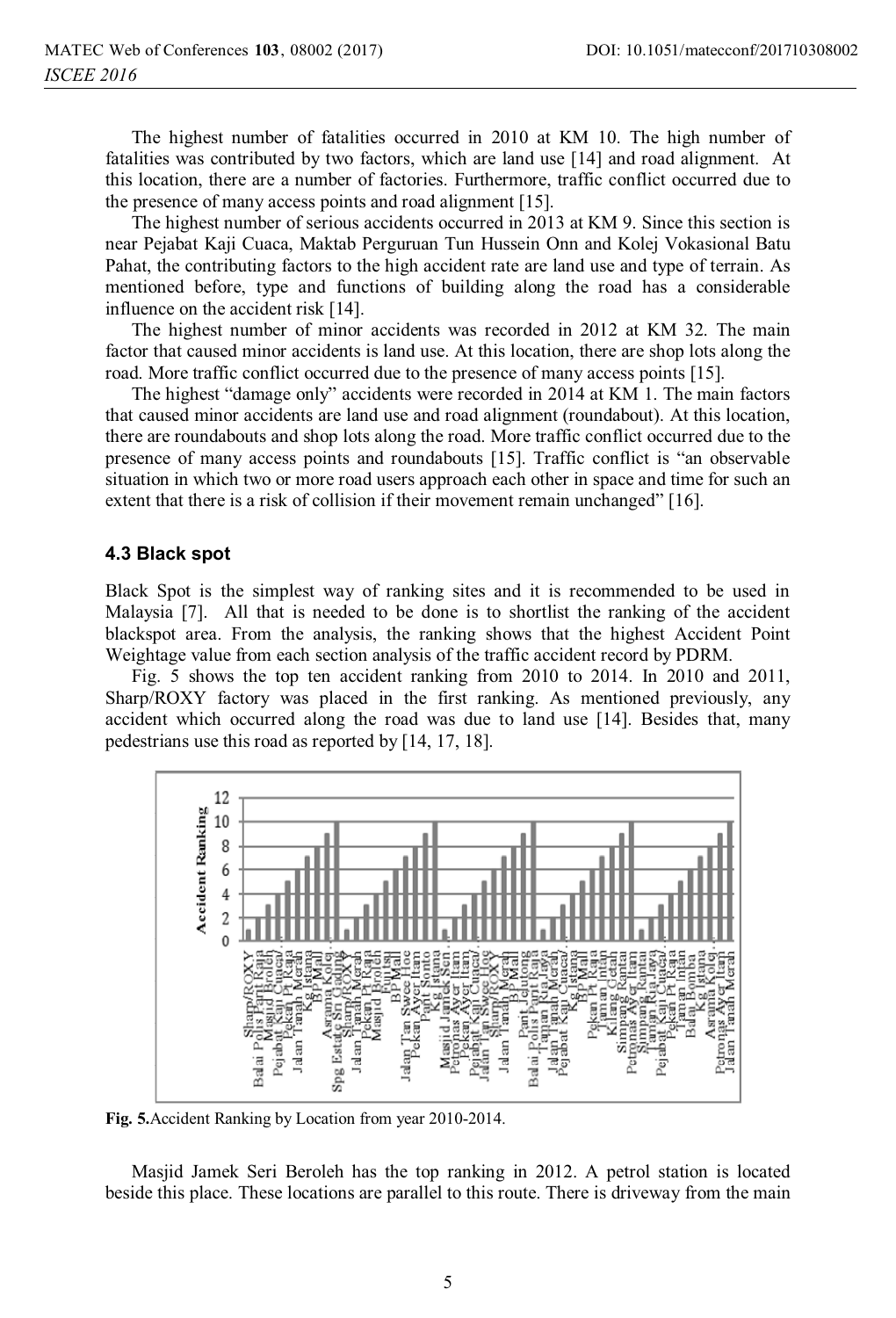road to this place. Therefore, this situation can create conflict at this access point and affect the number of accidents [17].

In 2013, Taman Ria Jaya was ranked  $1<sup>st</sup>$ . Since this section is near Pejabat Kaji Cuaca, Maktab Perguruan Tun Hussein Onn and Kolej Vokasional Batu Pahat, the contributing factors that make it at the top of the list are land use and type of terrain. Type and functions of building along the road have a considerable influence on the accident risk [14].

Ranked 1<sup>st</sup> was Simpang Rantai in 2014. This location is an unsignalized intersection with a roundabout thus this section had many traffic conflicts. Traffic control will affect the number of accidents [17, 19, 20].

### **5 Conclusions**

From this accident analysis, the following conclusions can be drawn:

- i) Since the upgrade of FT050 in 2010, the number of accidents has increased instead of producing a safer route for the community.
- ii) The authorities and government should take this issue seriously and introduce precautionary steps to prevent more accidents from happening along this route.
- iii) This study found that accident data fluctuates from year to year.
- iv) This study had also established the accident point weightage to rank the accident blackspots along the FT050 stretch (KM1.0 – KM38.0) to determine hazardous road sections.
- v) The result shows that KM  $1 KM$  10 and KM  $21 KM$  23 are the most dangerous stretches along FT050. This result was supported by data obtained by the Royal Malaysian Police [5].
- vi) Further research should be conducted in order to improve information, safety awareness and propose actions for the public or the authorities.

The authors gratefully acknowledge the Ministry of Higher Education Malaysia (MOHE) for providing financial support for the authors and to Universiti Tun Hussein Onn Malaysia (UTHM) for providing the resources needed to complete this paper.

### **References**

- [1] J. Prasetijo, W. Razzaly, N. Wu, K. Ambak, M.E. Sanik, M.M. Rohani, and H. Ahmad, Capacity Analysis of priority intersections with flare under mixed traffic conditions, Procedia - Soc. Behav. Sci., **138**, 660–670 (2014)
- [2] M. Rohani, R. Buhari, B.D. Daniel, K. Ambak, N.A. Sukor, and F.S. Asmah, Car driving behaviour on road curves: A study case in Universiti Tun Hussein Onn Malaysia, Appl. Mech. Mater., **10**, 990–995, (2015)
- [3] W.N.W. Manan, *Accident Prediction Model at Un-Signalized Intersections Using Multiple Regression Method*, Master Thesis, Universiti Tun Hussein Onn Malaysia, (2011)
- [4] J. Prasetijo, S. Nur, F. Mohd, K. Ambak, and B.D. Daniel, Investigation of the impact on different type of toll plaza crash barriers by numerical approach, **11**, 3690–3696, (2016)
- [5] RMP, Royal Malaysia Police.pdf, (2015)
- [6] F. Mustakim, and B. D. Daniel, Accident investigation, blackspot treatment and accident prediction model at federal route FT50 Batu Pahat-Air Hitam, *The 4th National Technical Post Graduate Symposium*, (2006)